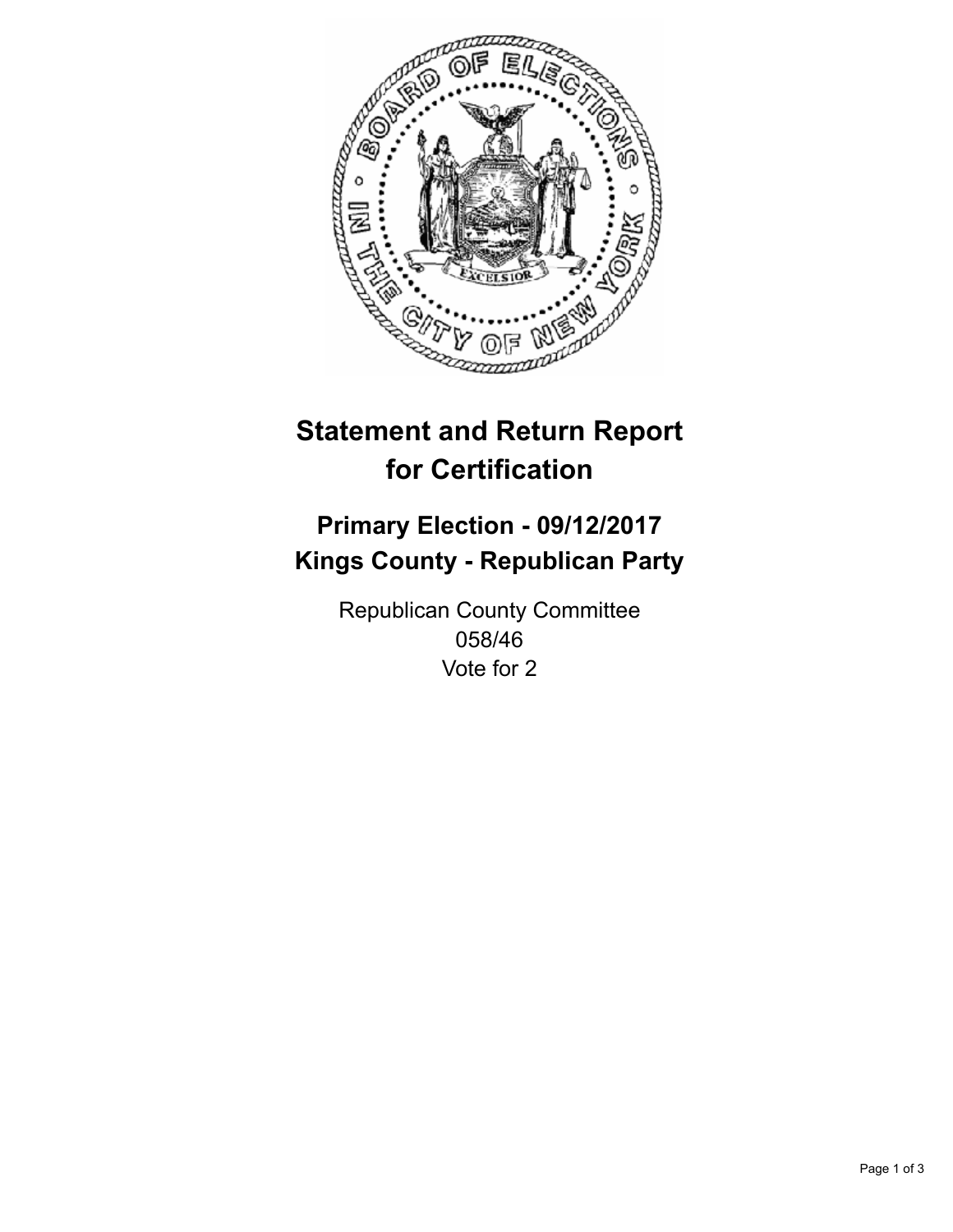

## **Assembly District 46**

| <b>PUBLIC COUNTER</b>                                    | 36             |
|----------------------------------------------------------|----------------|
| <b>MANUALLY COUNTED EMERGENCY</b>                        | 0              |
| ABSENTEE / MILITARY                                      | 2              |
| AFFIDAVIT                                                |                |
| <b>Total Ballots</b>                                     | 39             |
| Less - Inapplicable Federal/Special Presidential Ballots | 0              |
| <b>Total Applicable Ballots</b>                          | 39             |
| <b>JACQUELINE EMHOFF</b>                                 | 9              |
| CHARLES R. SCHULTHEISS                                   | 14             |
| <b>BARBARA DEFEO</b>                                     | 16             |
| AIDA Y NICOLAOU (WRITE-IN)                               | $\overline{2}$ |
| <b>Total Votes</b>                                       | 41             |
| Unrecorded                                               | 37             |